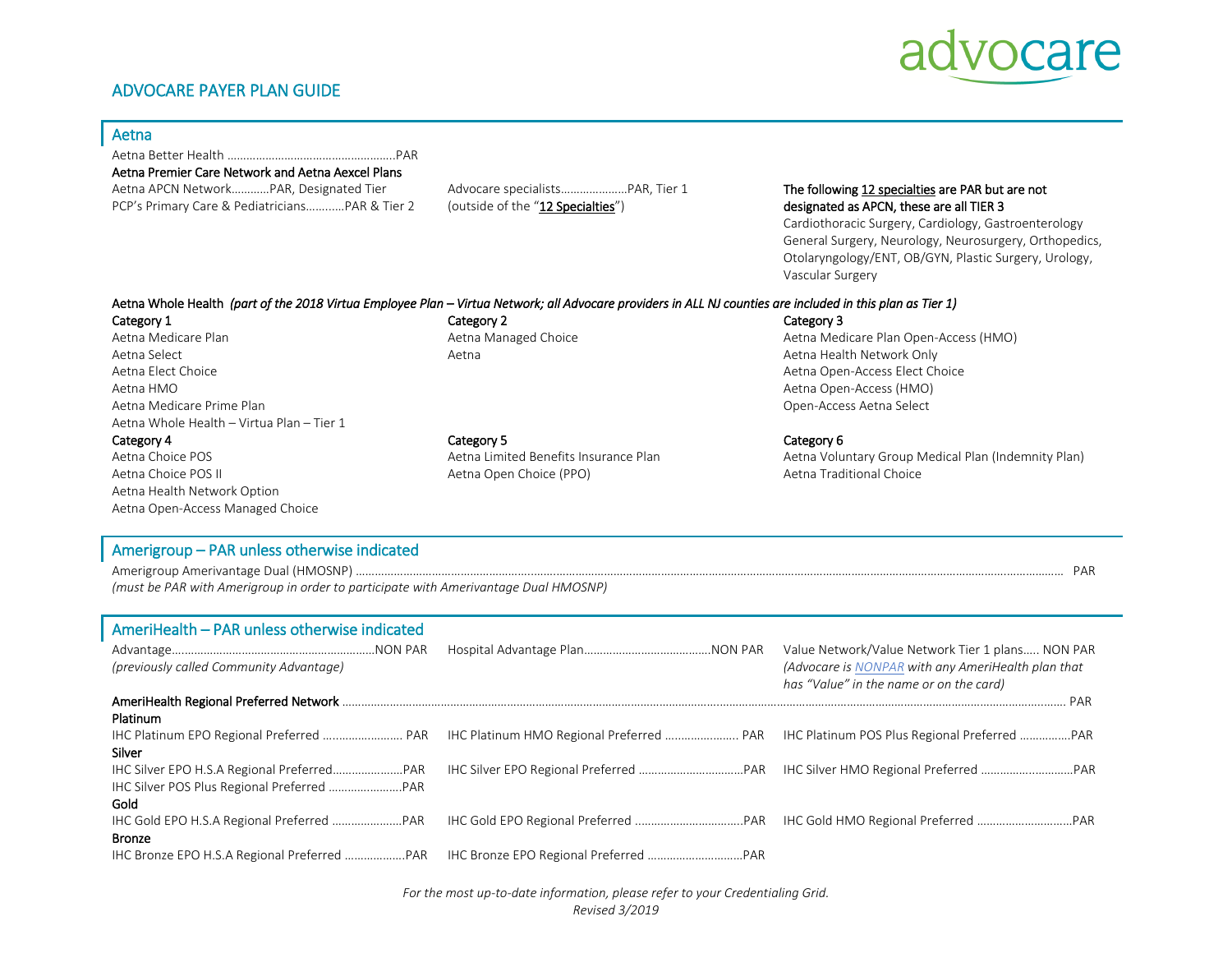

## ADVOCARE PAYER PLAN GUIDE

### **Cigna**

| Cigna POS………………………………………………………………PAR      Cigna PPO…………………………………………………………………PAR |  |
|---------------------------------------------------------------------------------|--|
|                                                                                 |  |

#### Clover

Clover Health Choice (PPO)………………………………………PAR Clover Health Choice Premier (PPO)…………………………PAR Clover Health Choice Value (PPO)…………………………….PAR

# Horizon Blue Cross Blue Shield of New Jersey

#### Direct Access Products

| Horizon Direct Access Value Select  PAR                |                                                  |                                                |
|--------------------------------------------------------|--------------------------------------------------|------------------------------------------------|
|                                                        |                                                  |                                                |
|                                                        |                                                  |                                                |
| <b>EPO Products</b>                                    |                                                  |                                                |
|                                                        |                                                  |                                                |
| Horizon Advantage EPO Essentials  PAR                  |                                                  |                                                |
| Horizon Patient-Centered Advantage EPO BronzePAR       | Horizon Patient-Centered Advantage EPO SilverPAR | Horizon Patient-Centered Advantage EPO GoldPAR |
|                                                        |                                                  |                                                |
|                                                        |                                                  |                                                |
|                                                        |                                                  |                                                |
| Horizon Omnia (Advocare is a Tier 1 Provider)          |                                                  |                                                |
| Omnia RWJBarnabas Health (listed as 'Inner Circle')PAR |                                                  |                                                |
| <b>Horizon Products</b>                                |                                                  |                                                |
|                                                        |                                                  |                                                |
| Horizon HMO Access HSA MyWay  PAR                      | Horizon HMO Coinsurance/Coinsurance Plus PAR     |                                                |
| Medicare Advantage Products                            |                                                  |                                                |
|                                                        | Horizon BCBS Medicare Blue Advantage HMONON PAR  |                                                |
| Horizon Medicare Blue Access (HMO-POS)PAR              | Horizon Medicare Advantage NJ Direct (PPO) PAR   | Horizon Medicare Blue Group w/Rx  PAR          |
| Horizon Medicare Blue Patient-Centered w/RX PAR        | Horizon Medicare Blue Choice w/RX (HMO) PAR      | Horizon Medigap Plans -                        |
| Horizon Medicare Blue Select (HMO-POS)NON PAR          | Horizon Medicare Blue Value w/RX (HMO)  PAR      | BCBSNJ 65, BCBSNJ 65 Select, Super 65  PAR     |
| Horizon POS, PPO & Indemnity Products                  |                                                  |                                                |
|                                                        |                                                  |                                                |
|                                                        |                                                  |                                                |
|                                                        |                                                  |                                                |
|                                                        |                                                  |                                                |
|                                                        |                                                  |                                                |
|                                                        |                                                  |                                                |
|                                                        |                                                  |                                                |